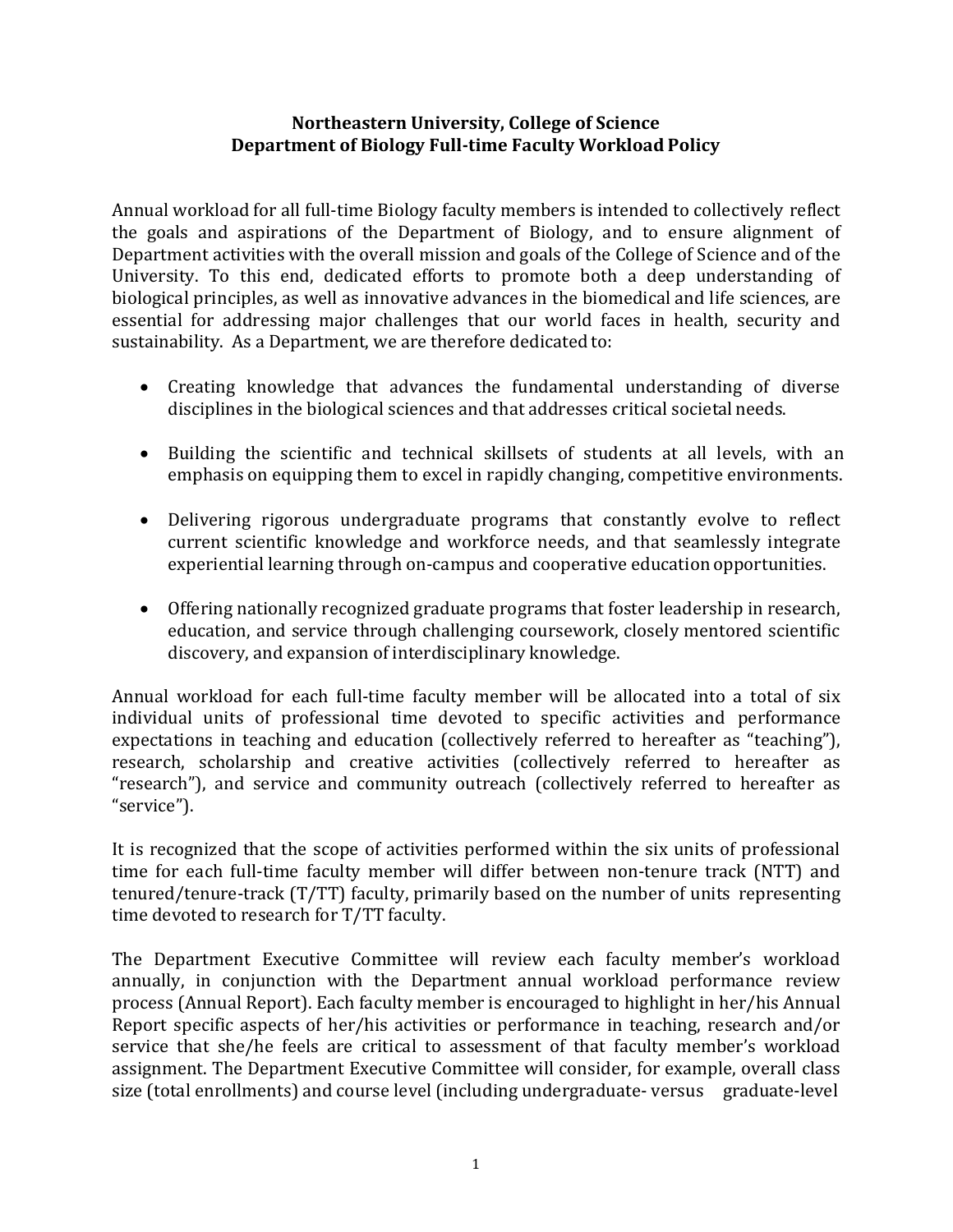teaching) in addition to other key metrics covered in the Department Annual Report form. Temporary adjustments to workload for a given faculty member may occur in accordance with University and Faculty Handbook Policies on sabbaticals, leaves of absences, and parental teaching relief.

Any recommended adjustments in workload for a faculty member will be presented to that faculty member prior to implementation electronically or through a meeting with the Department Executive Committee. If a faculty member disagrees with the workload recommendations made by the Department Executive Committee, that faculty member has the option to file an appeal for consideration by the Department Merit Evaluation and Workload Appeals Committee, who will render a decision on workload for that faculty member after discussion with the Department Chair. The outcome of this appeal does not preclude the faculty member taking additional steps as defined in the Faculty Handbook.

For the purposes of assessing workload performance each year, the Department will follow the definitions and metrics for assessment of teaching, research and service as outlined in the Department Annual Report form for full-time faculty and in the College of Science (COS) Criteria for Mid-Course (third-year) Review, Tenure and Promotion document.

In addition to specific service responsibilities on committees and the like, all full-time T/TT faculty members are expected to attend and actively participate in all monthly Department faculty meetings (note: if a faculty meeting conflicts with teaching obligations, an exception can be granted following written notification to the Department Chair). All tenured faculty are expected to attend and participate in all Department Tenure & Promotion Committee review meetings when called; and, all tenured Full Professors are expected to attend and participate in all Full Professor Committee review meetings when called. All faculty members are also expected to participate in various self-studies and reviews of the Department that are initiated at the Department, College or University level. In addition, all T/TT faculty members are expected to participate in all other Department activities, including faculty searches, colloquia, graduate student recruitment events and defenses, undergraduate student poster presentations, and the like. These efforts are critical to building and sustaining the Department in all areas of activity, and represent the basic expectation for service for all T/TT faculty members (one unit of six total). All NTT faculty members are encouraged to attend and actively participate in all monthly Department faculty meetings and, to the extent appropriate, in other Department activities.

The Department Executive Committee will review the Department of Biology Full-time Faculty Workload Policy annually<sup>1</sup>, and the current version will be distributed annually (via electronic format) to all full-time faculty members at the start of each academic year. Each full-time faculty member can, at any time, obtain a current list of workload assignments by request in writing from the Department Chair. The policy document will also be made freely available to any faculty member by written request through the Department of Biology Main Administrative Office. A current copy of the Department of Biology Full-time Faculty Workload Policy will also be provided to the Dean of the College of Science and to the Office of the Provost at the start of each new academicyear.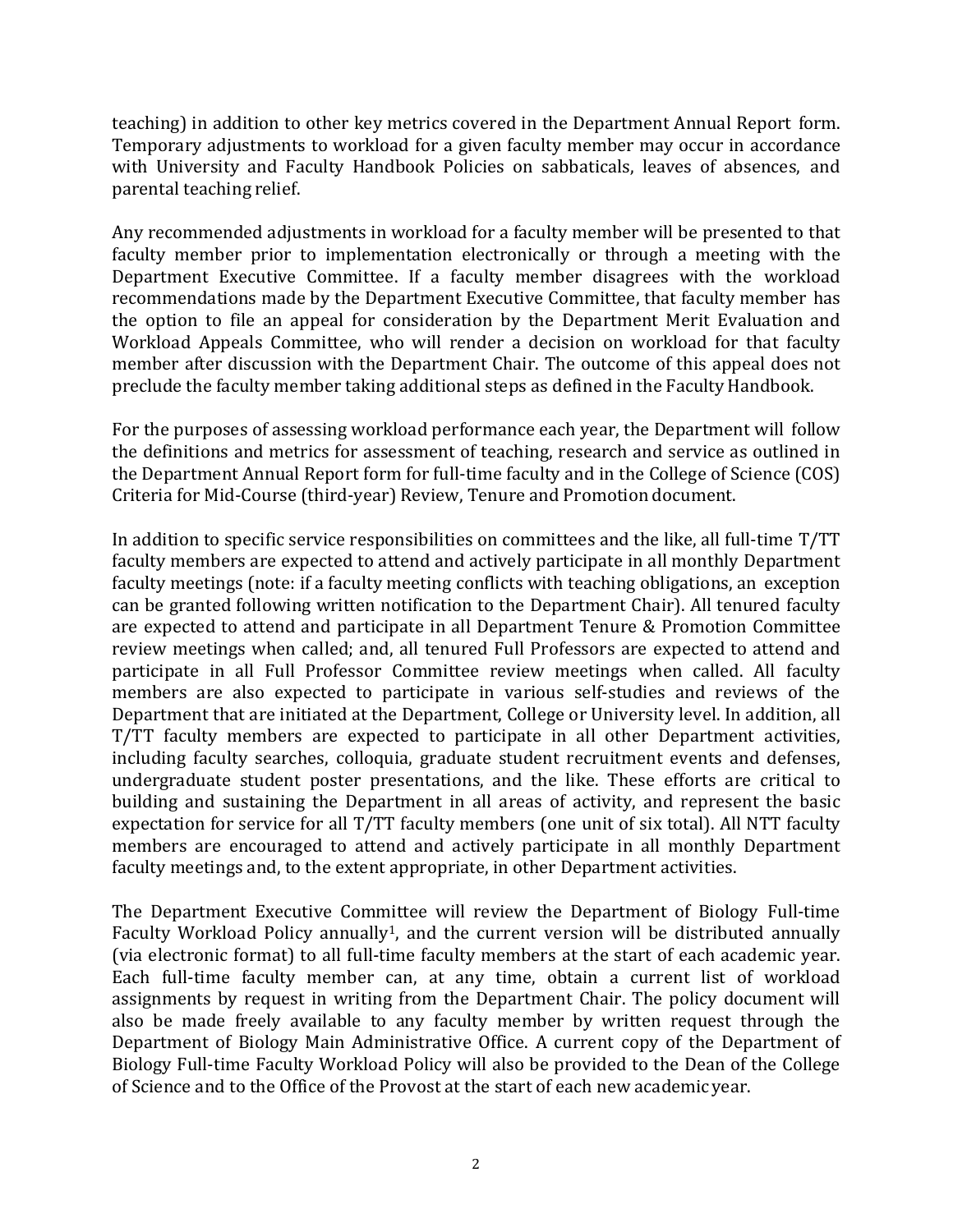### **Specific details regarding full-time Biology faculty workload structure are as follows**:

## **NTT faculty:**

Six units of teaching (one 4-SH course or equivalent = one unit; six-course teaching load per academic year); however, depending on Department, College or University needs or priorities, the basic workload structure for Teaching Professors can be modified to replace one or more units of teaching with other major professional activities related to service, teaching and/or research<sup>2</sup>.

# **T/TT faculty:**

The overall structure for each tenured faculty member's workload expectation will be determined in large part by the extent of research conducted by that faculty member. All TT faculty members will, with rare exception, have a defined workload structure for their entire pre-tenure period**<sup>3</sup>**.

Since the extent of professional time devoted to research can, and often does, change with fluctuations in success rates of obtaining and maintaining outside research funding, the workload structure for each tenured faculty member with an active research laboratory will be reviewed each year as a renewing four-year projection of expected workload**<sup>4</sup>**. This will provide an appropriate transitional buffer of time between potential changes in workload structure (see example workload Structures below) should a tenured faculty member lose external funding and not be able to regain it, with fully documented good faith efforts to do so. If funding is not obtained four years after losing it, the fifth year will activate transition to a new workload structure for that faculty member (shift from workload Structure 1 to Structure 2, Structure 2 to Structure 3, or Structure 1 to Structure 3) reflecting the diminished number of units of professional time devoted to research.

The basic expectation for all T/TT faculty members is that each faculty member will devote at minimum one unit of professional time to service and at minimum two units of professional time to teaching (two courses per year)**<sup>5</sup>**, leaving three units of professional time that will be allocated across research, service and/or teaching based on the overall level of research activity. The three most likely examples of T/TT faculty workload structures are as follows:

Structure 1: the faculty member has an active research laboratory (or active computational research space, if a computational biologist) and holds one major outside research award (*e.g*., NSF, NIH, U.S. Army/Department of Defense, HHMI Investigator Award, Corporatesponsored Research Award, Major Foundation Award, etc.) as Principal Investigator plus at least one additional major outside award as either Principal Investigator or Co-Principal Investigator

One unit of service (basic expectation) Two units of teaching (basic expectation) Three units of research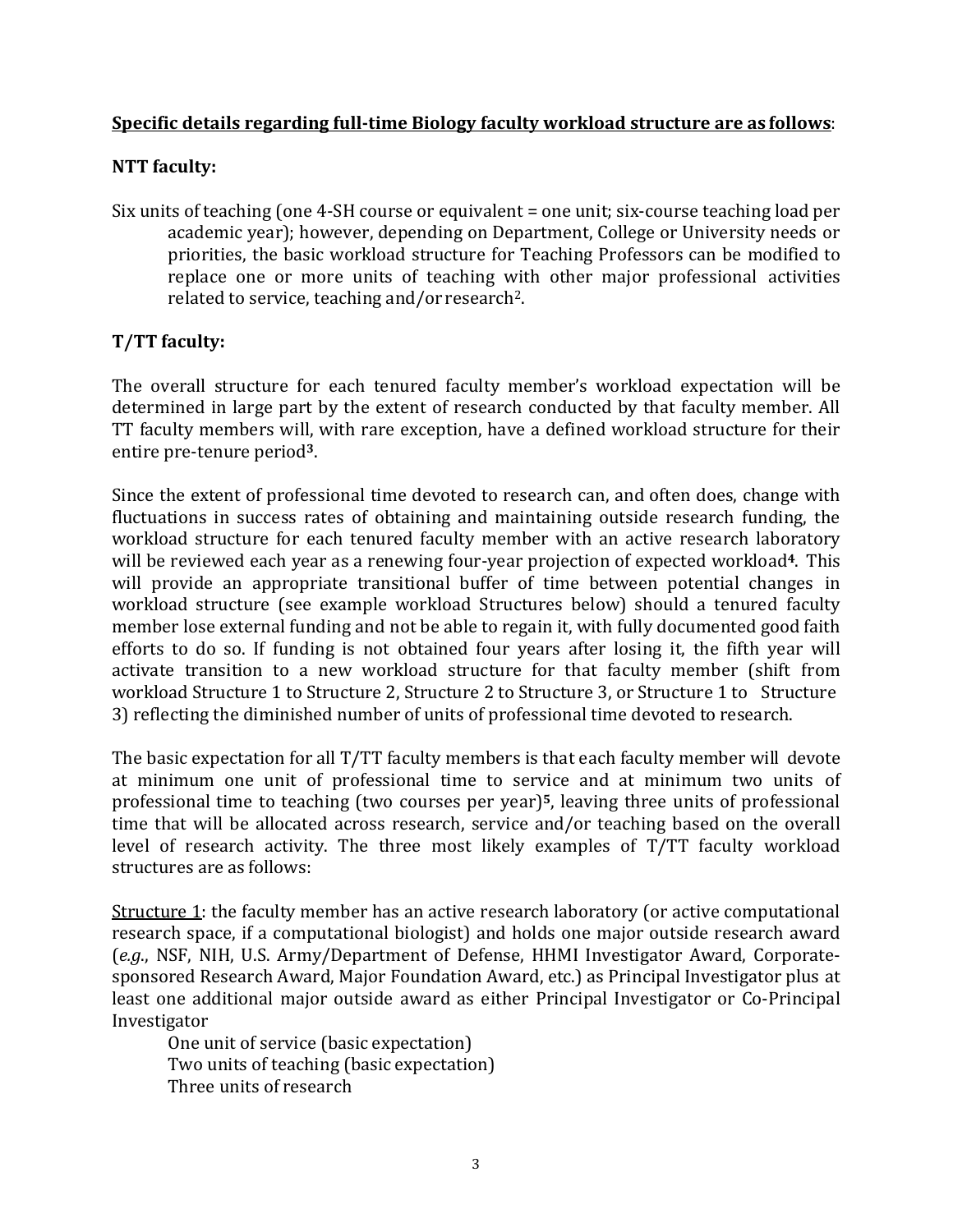Structure 2: the faculty member has an active research laboratory (or active computational research space, if a computational biologist) and holds one major outside research award (*e.g*., NSF, NIH, U.S. Army/Department of Defense, HHMI Investigator Award, Corporatesponsored Research Award, Major Foundation Award, etc.) as Principal Investigator or Co-Principal Investigator with no additional major outside awards as either Principal Investigator or Co-PrincipalInvestigator

One unit of service (basic expectation) Two units of teaching (basic expectation)

Two units of research

One remaining unit of professional time allocated to either teaching one additional course per academic year, or to a major service, educational or research activity**<sup>6</sup>**

Structure 3: the faculty member does not have an active researchlaboratory**<sup>7</sup>**

One unit of service (basic expectation)

Two units of teaching (basic expectation)

Three remaining units of professional time allocated to either teaching one or more additional course(s) per academic year, and/or to major service, educational or research activities such that three total units are achieved**<sup>6</sup>**

# **NTT Faculty in Shared Departmental Programs:**

For NTT faculty appointed in shared Departmental programs (*e.g*., Biochemistry, Behavioral Neuroscience), annual workload structure will be determined by the Program Director in conjunction with input from the Chairs of the departments that share that program (*e.g*., Biochemistry: Chairs of the Biology and the Chemistry & Chemical Biology Departments; Behavioral Neuroscience: Chairs of the Biology and the Psychology Departments). Annual workload structure for Program Directors, who are appointed by the Dean of the College of Science, will be determined by the Chairs of the departments that share that program.

# **T/TT Faculty with Joint Appointments:**

T/TT Faculty with their Tenure Home in the Department of Biology: the workload policy of the Department of Biology will serve as the guiding mechanism to assess and assign workload. Annual evaluations of workload performance and potential adjustments in workload will be performed by the Department of Biology in conjunction with the Chair of the other academic department(s) or unit(s) in which the faculty member holds a joint (non-tenure-home) appointment(s). The percentage of appointment in the Department of Biology and the non-tenure-home department(s) or unit(s) will be considered in final determinations of annual teaching and service expectations. In some cases, teaching and/or service activity may be rotated each academic year or every other academic year to ensure that the faculty member's professional activities support the overall goals of each appointing department or unit in proportion to their appointment percentages.

T/TT Faculty with their Tenure Home in Another Academic Department or Unit: the workload policy of the non-tenure-home department will serve as the guiding mechanism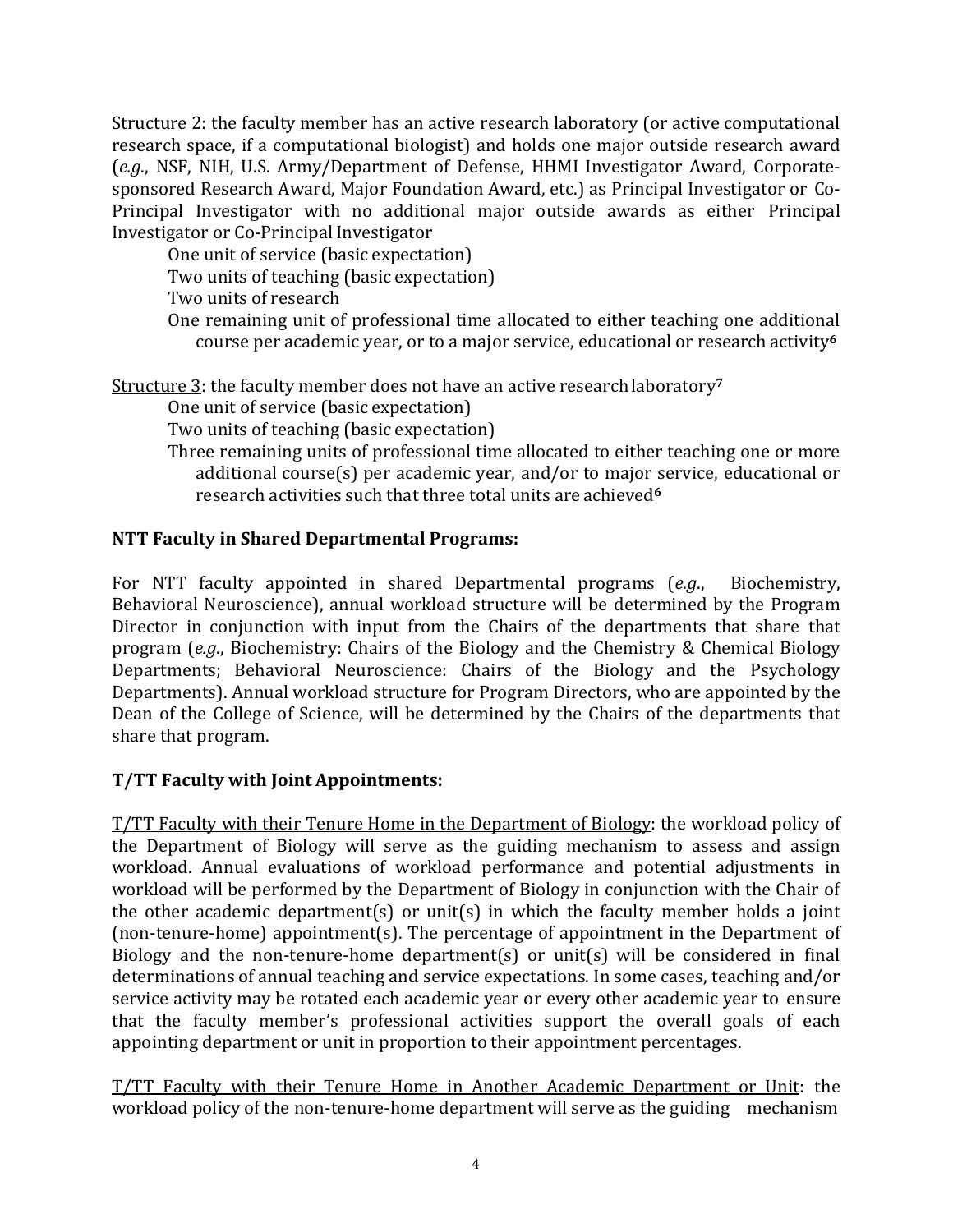to assess and assign workload. Annual evaluations of workload performance and potential adjustments in workload will be performed by the tenure-home department or unit in conjunction with the Chair of the Department of Biology (in consultation with the Department Executive Committee). The percentage of appointment in the tenure-home department or unit and the Department of Biology will be considered in final determinations of annual teaching and service expectations. In some cases, teaching and/or service activity may be rotated each academic year or every other academic year to ensure that the faculty member's professional activities support the overall goals of each appointing department or unit in proportion to their appointment percentages.

#### **Footnotes:**

1Should the Department Executive Committee, during its annual review of the Department of Biology Full-time Faculty Workload Policy, deem that a modification(s) is needed to the policy, the modification(s) will be brought forth for full discussion and vote at the next monthly Department faculty meeting; if the motion is approved by majority vote, the modification will be added to the policy, and the revised policy will be forwarded to the Dean of the College of Science and the Office of the Provost for consideration. If approved by the Dean and the Provost, the modification will be added to the policy with the date of modification, and the updated policy will then be electronically distributed to all Biology faculty members, the Dean of the College of Science, and the Office of the Provost.

**<sup>2</sup>**Exceptions to the basic workload structures for NTT Faculty (Teaching Professors) may be granted should a NTT faculty member demonstrate additional major activities related to service, research and/or the teaching mission of the University which are deemed important and necessary by the Department Executive Committee; however, such exceptions will require review and approval of the justification for an exception by the Department Chair; if appropriate, such decisions may also involve consultation of the Department Chair with the Dean of the College of Science. It is recognized that such activities can result in an accumulation of performance points based on the current Department Annual Report metrics for these activities that fall outside of standard teaching workload expectations. The Department Executive Committee will weigh these efforts yearly (performance points for NTT faculty outside of annual teaching expectations can be accumulated over a maximum five-year period), which may result in a one-time one-unit reduction in teaching workload during the next academic year.

**<sup>3</sup>**Workload structure for all TT faculty members will, with rare exception, be defined as one unit of service, two units of teaching and three units of research until completion of their tenure and promotion review (see workload Structure 1); TT faculty members may also be granted single course releases (of two total per academic year) for each of their first two years of appointment as part of their recruitment package.

**<sup>4</sup>**In the case that a tenured faculty member with a workload shown in Structure 2 increases their level of major outside funding by obtaining a second (or more) outside awards as Principal Investigator or Co-Principal Investigator, a shift in workload to Structure 1 (one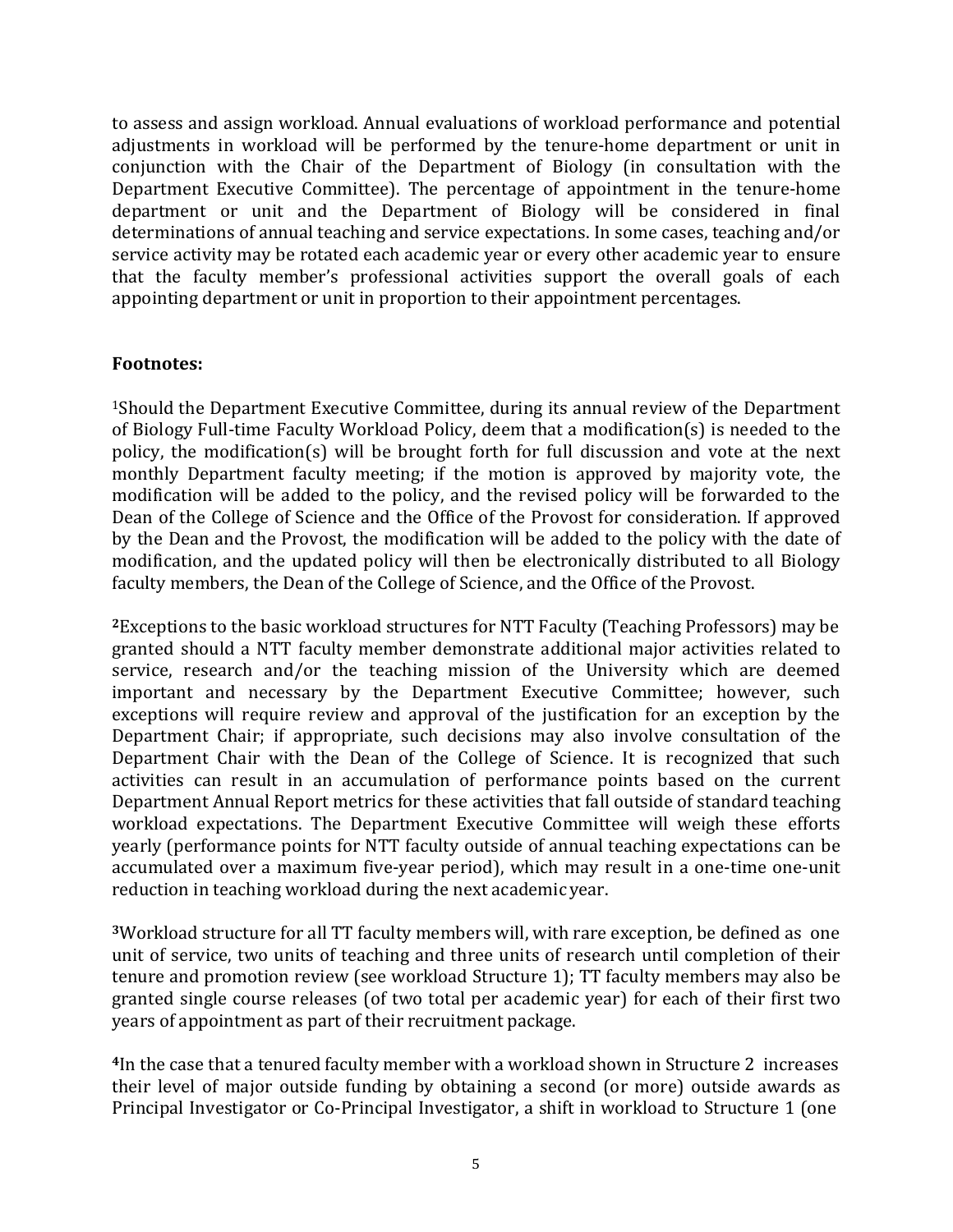unit reduction in teaching or service) will occur at the start of the next academic year following receipt of formal award notification from the funding agency; the annual review/renewing four-year projection will then begin at that time under the new workload structure. In the very rare case that a tenured faculty member who does not have an active research laboratory (see workload Structure 3) obtains a major outside research award as Principal Investigator, the Department Chair and the College Dean will work in conjunction with the Office the Provost to identify potential new research laboratory space for that faculty member to enable pursuit of the studies proposed in the award. Corresponding adjustments will be made to workload distribution in the next academic year (*e.g*., shift from workload Structure 3 to Structure 2) following receipt of formal award notification from the funding agency; the annual review/renewing four-year projection will then begin at that time under the new workload structure.

**<sup>5</sup>**All tenured faculty members have the option to "buy out" of teaching one course per academic year; however, all tenured faculty members must still teach at least one course per academic year if she/he chooses to do the buy-out option.

**<sup>6</sup>**Examples of major professional activities that would be weighed by the Department Executive Committee in considering a reduction in annual teaching workloadinclude:

- Service as Department Associate Chair
- Service as Department Graduate Program Coordinator
- Service as Department Director of Undergraduate Studies
- Service as Director of a major Department academic program (*e.g*., Biochemistry, Behavioral Neuroscience)
- Service as Director of the University Pre-Health Program
- Principal Investigator or Co-Principal Investigator on a major external educational or teaching award (*e.g*., NSF-REU, HHMI, NIH, etc.)

**<sup>7</sup>**It is recognized that for tenured faculty members without active research laboratories (see workload Structure 3), many opportunities exist to maintain scholarship and creative pursuits. All tenured faculty members with workload Structure 3 are strongly encouraged to remain engaged in the wide breadth of scholarly activities that contribute to the overall mission of the Department, the College of Science and the University. Therefore, research and scholarship activities that result in an accumulation of a pre-determined target number of performance points based on the current Department Annual Report metrics for these activities (see details below) will result in a one-time one-unit reduction in teaching or service workload during the next academic year after the target point total is reached. Points can be accumulated over a maximum three-year period to reach the target point total needed for a one-time one-unit reduction in teaching or serviceworkload.

- The scope of activities from which points can be derived and accumulated are outlined in the "Scholarship" section of the Department Annual Report form.
- The target point total will be determined by the Department Executive Committee, and will reflect the median number of points accrued by all tenured Biology faculty members with active research laboratories to achieve one unit of research activity.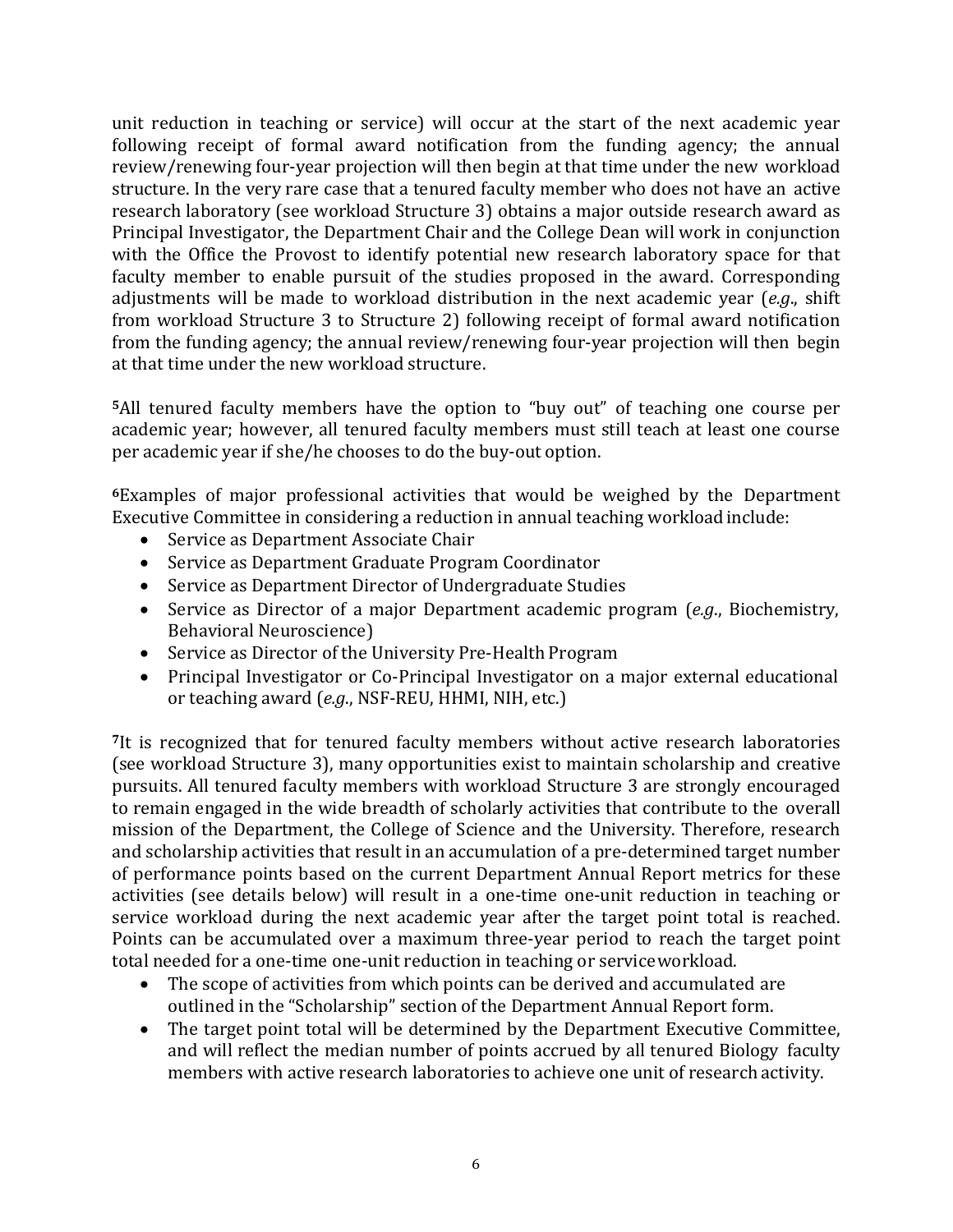• Since tenured faculty members with active research laboratories fall under one of two workload structures depending on level of external funding (workload Structures 1 and 2), the calculation of the target point total will be as follows: median scholarship point total per year (from all tenured faculty members with active research laboratories) over the three most recent years divided by 2.5 (note: total annual scholarship points yield either 2-units or 3-units of time allocated to research activity under workload Structure 2 or Structure 3, respectively; therefore, one unit of research activity will equal the median total scholarship points per year divided by 2.5).

## **Attachments:**

- Department of Biology Annual Report for Full-time Faculty
- COS Criteria for Mid-Course (third-year) Review, Tenure and Promotion

## **Approvals:**

Department of Biology: January 18, 2018

Dean, College of Science: January 29, 2018

Sent to Provost: January 29, 2018

Provost Approval: May 15, 2018

Date of next review: September 2019